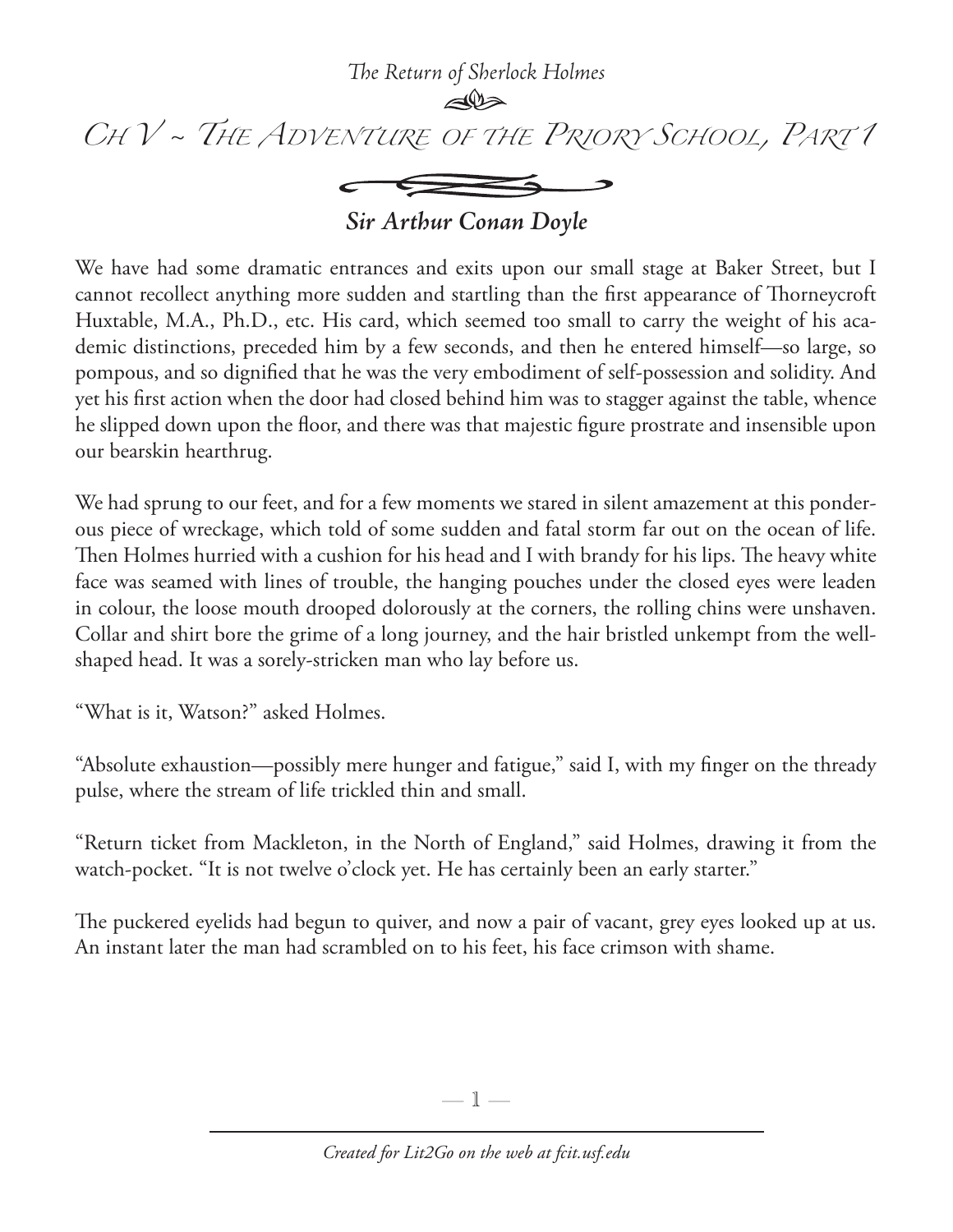"Forgive this weakness, Mr. Holmes; I have been a little overwrought. Thank you, if I might have a glass of milk and a biscuit I have no doubt that I should be better. I came personally, Mr. Holmes, in order to ensure that you would return with me. I feared that no telegram would convince you of the absolute urgency of the case."

"When you are quite restored—"

"I am quite well again. I cannot imagine how I came to be so weak. I wish you, Mr. Holmes, to come to Mackleton with me by the next train."

My friend shook his head.

"My colleague, Dr. Watson, could tell you that we are very busy at present. I am retained in this case of the Ferrers Documents, and the Abergavenny murder is coming up for trial. Only a very important issue could call me from London at present."

"Important!" Our visitor threw up his hands. "Have you heard nothing of the abduction of the only son of the Duke of Holdernesse?"

"What! the late Cabinet Minister?"

"Exactly. We had tried to keep it out of the papers, but there was some rumour in the GLOBE last night. I thought it might have reached your ears."

Holmes shot out his long, thin arm and picked out Volume "H" in his encyclopaedia of reference.

"'Holdernesse, 6th Duke, K.G., P.C.'—half the alphabet! 'Baron Beverley, Earl of Carston' dear me, what a list! 'Lord Lieutenant of Hallamshire since 1900. Married Edith, daughter of Sir Charles Appledore, 1888. Heir and only child, Lord Saltire. Owns about two hundred and fifty thousand acres. Minerals in Lancashire and Wales. Address: Carlton House Terrace; Holdernesse Hall, Hallamshire; Carston Castle, Bangor, Wales. Lord of the Admiralty, 1872; Chief Secretary of State for—' Well, well, this man is certainly one of the greatest subjects of the Crown!"

 $-2-$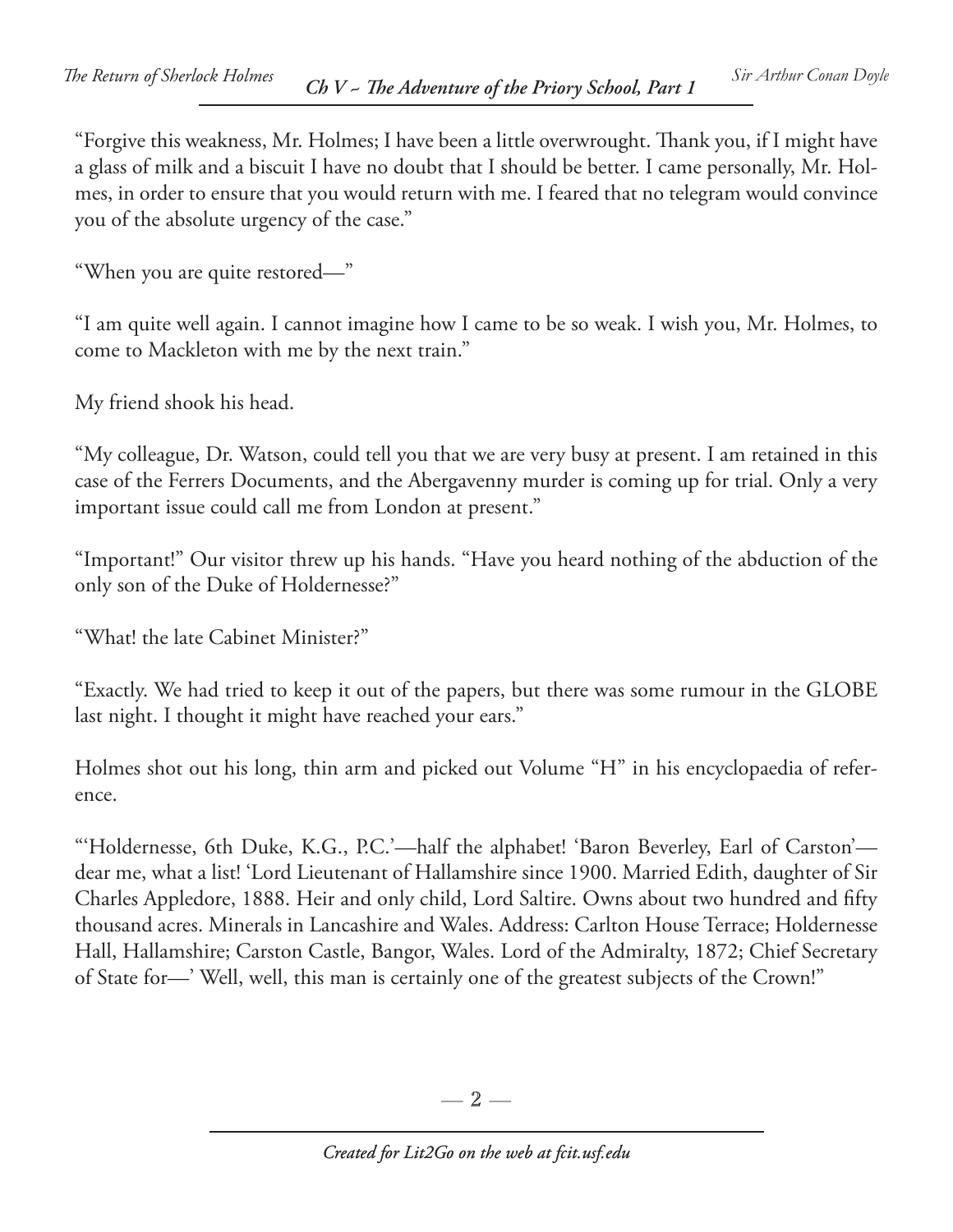"The greatest and perhaps the wealthiest. I am aware, Mr. Holmes, that you take a very high line in professional matters, and that you are prepared to work for the work's sake. I may tell you, however, that his Grace has already intimated that a cheque for five thousand pounds will be handed over to the person who can tell him where his son is, and another thousand to him who can name the man, or men, who have taken him."

"It is a princely offer," said Holmes. "Watson, I think that we shall accompany Dr. Huxtable back to the North of England. And now, Dr. Huxtable, when you have consumed that milk you will kindly tell me what has happened, when it happened, how it happened, and, finally, what Dr. Thorneycroft Huxtable, of the Priory School, near Mackleton, has to do with the matter, and why he comes three days after an event—the state of your chin gives the date—to ask for my humble services."

Our visitor had consumed his milk and biscuits. The light had come back to his eyes and the colour to his cheeks as he set himself with great vigour and lucidity to explain the situation.

"I must inform you, gentlemen, that the Priory is a preparatory school, of which I am the founder and principal. 'Huxtable's Sidelights on Horace' may possibly recall my name to your memories. The Priory is, without exception, the best and most select preparatory school in England. Lord Leverstoke, the Earl of Blackwater, Sir Cathcart Soames—they all have entrusted their sons to me. But I felt that my school had reached its zenith when, three weeks ago, the Duke of Holdernesse sent Mr. James Wilder, his secretary, with the intimation that young Lord Saltire, ten years old, his only son and heir, was about to be committed to my charge. Little did I think that this would be the prelude to the most crushing misfortune of my life.

"On May 1st the boy arrived, that being the beginning of the summer term. He was a charming youth, and he soon fell into our ways. I may tell you—I trust that I am not indiscreet, but half-confidences are absurd in such a case—that he was not entirely happy at home. It is an open secret that the Duke's married life had not been a peaceful one, and the matter had ended in a separation by mutual consent, the Duchess taking up her residence in the South of France. This had occurred very shortly before, and the boy's sympathies are known to have been strongly with his mother. He moped after her departure from Holdernesse Hall, and it was for this reason that

 $-3-$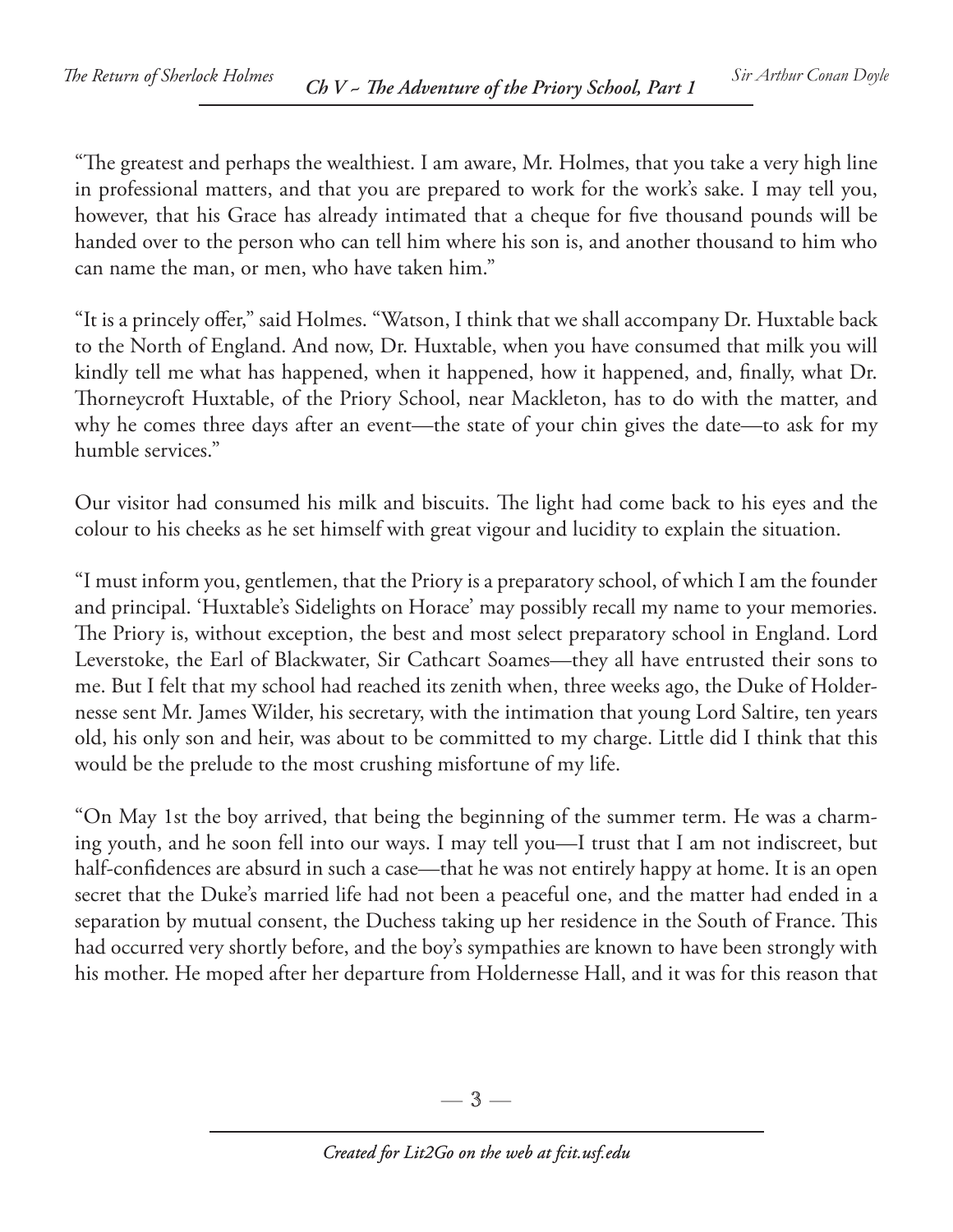the Duke desired to send him to my establishment. In a fortnight the boy was quite at home with us, and was apparently absolutely happy.

"He was last seen on the night of May 13th—that is, the night of last Monday. His room was on the second floor, and was approached through another larger room in which two boys were sleeping. These boys saw and heard nothing, so that it is certain that young Saltire did not pass out that way. His window was open, and there is a stout ivy plant leading to the ground. We could trace no footmarks below, but it is sure that this is the only possible exit.

"His absence was discovered at seven o'clock on Tuesday morning. His bed had been slept in. He had dressed himself fully before going off in his usual school suit of black Eton jacket and dark grey trousers. There were no signs that anyone had entered the room, and it is quite certain that anything in the nature of cries, or a struggle, would have been heard, since Caunter, the elder boy in the inner room, is a very light sleeper.

"When Lord Saltire's disappearance was discovered I at once called a roll of the whole establishment, boys, masters, and servants. It was then that we ascertained that Lord Saltire had not been alone in his flight. Heidegger, the German master, was missing. His room was on the second floor, at the farther end of the building, facing the same way as Lord Saltire's. His bed had also been slept in; but he had apparently gone away partly dressed, since his shirt and socks were lying on the floor. He had undoubtedly let himself down by the ivy, for we could see the marks of his feet where he had landed on the lawn. His bicycle was kept in a small shed beside this lawn, and it also was gone.

"He had been with me for two years, and came with the best references; but he was a silent, morose man, not very popular either with masters or boys. No trace could be found of the fugitives, and now on Thursday morning we are as ignorant as we were on Tuesday. Inquiry was, of course, made at once at Holdernesse Hall. It is only a few miles away, and we imagined that in some sudden attack of home-sickness he had gone back to his father; but nothing had been heard of him. The Duke is greatly agitated—and as to me, you have seen yourselves the state of nervous prostration to which the suspense and the responsibility have reduced me. Mr. Holmes, if ever you put forward your full powers, I implore you to do so now, for never in your life could you have a case which is more worthy of them."

 $-4-$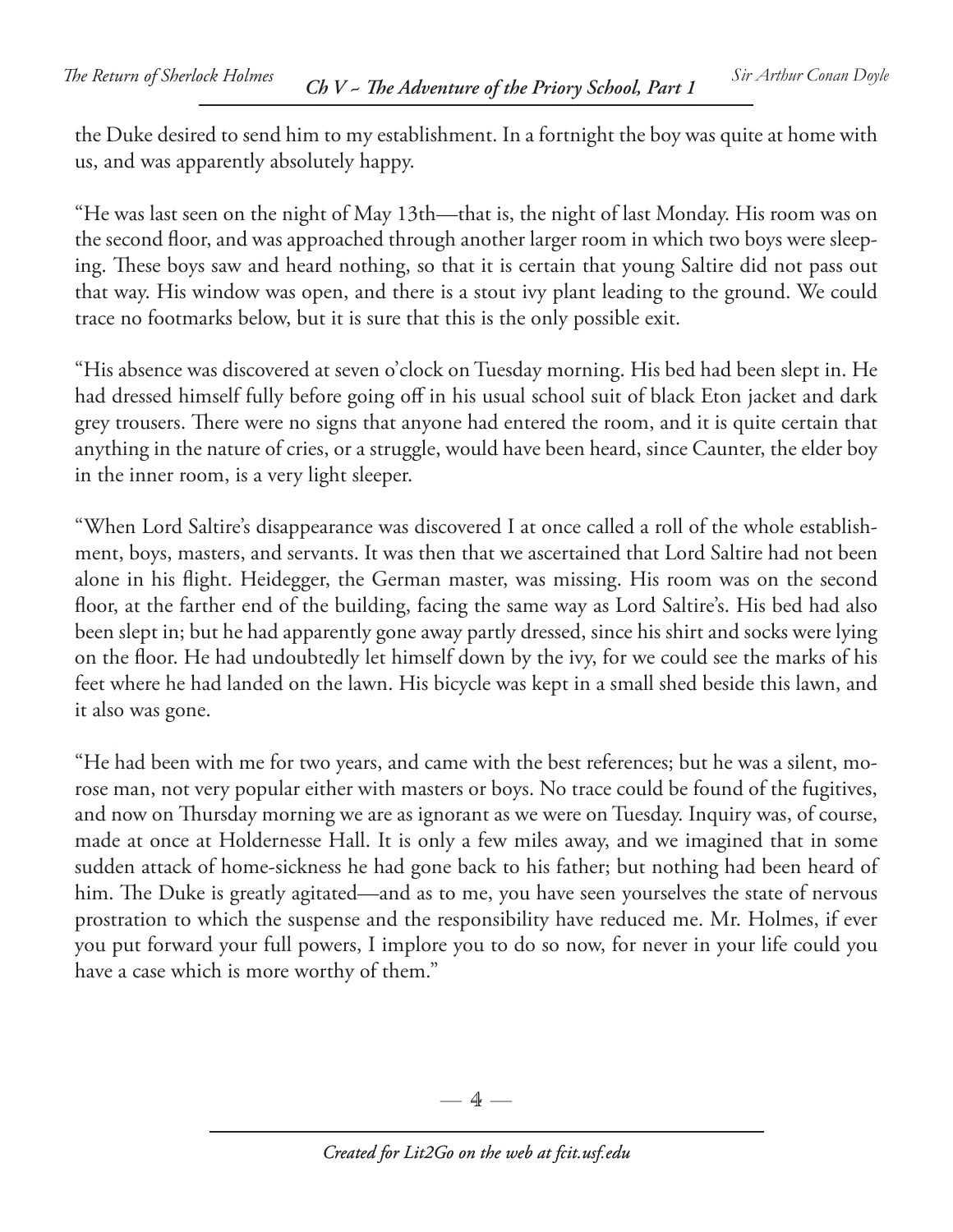Sherlock Holmes had listened with the utmost intentness to the statement of the unhappy schoolmaster. His drawn brows and the deep furrow between them showed that he needed no exhortation to concentrate all his attention upon a problem which, apart from the tremendous interests involved, must appeal so directly to his love of the complex and the unusual. He now drew out his note-book and jotted down one or two memoranda.

"You have been very remiss in not coming to me sooner," said he, severely. "You start me on my investigation with a very serious handicap. It is inconceivable, for example, that this ivy and this lawn would have yielded nothing to an expert observer."

"I am not to blame, Mr. Holmes. His Grace was extremely desirous to avoid all public scandal. He was afraid of his family unhappiness being dragged before the world. He has a deep horror of anything of the kind."

"But there has been some official investigation?"

"Yes, sir, and it has proved most disappointing. An apparent clue was at once obtained, since a boy and a young man were reported to have been seen leaving a neighbouring station by an early train. Only last night we had news that the couple had been hunted down in Liverpool, and they prove to have no connection whatever with the matter in hand. Then it was that in my despair and disappointment, after a sleepless night, I came straight to you by the early train."

"I suppose the local investigation was relaxed while this false clue was being followed up?"

"It was entirely dropped."

"So that three days have been wasted. The affair has been most deplorably handled."

"I feel it, and admit it."

"And yet the problem should be capable of ultimate solution. I shall be very happy to look into it. Have you been able to trace any connection between the missing boy and this German master?"

—  $5-$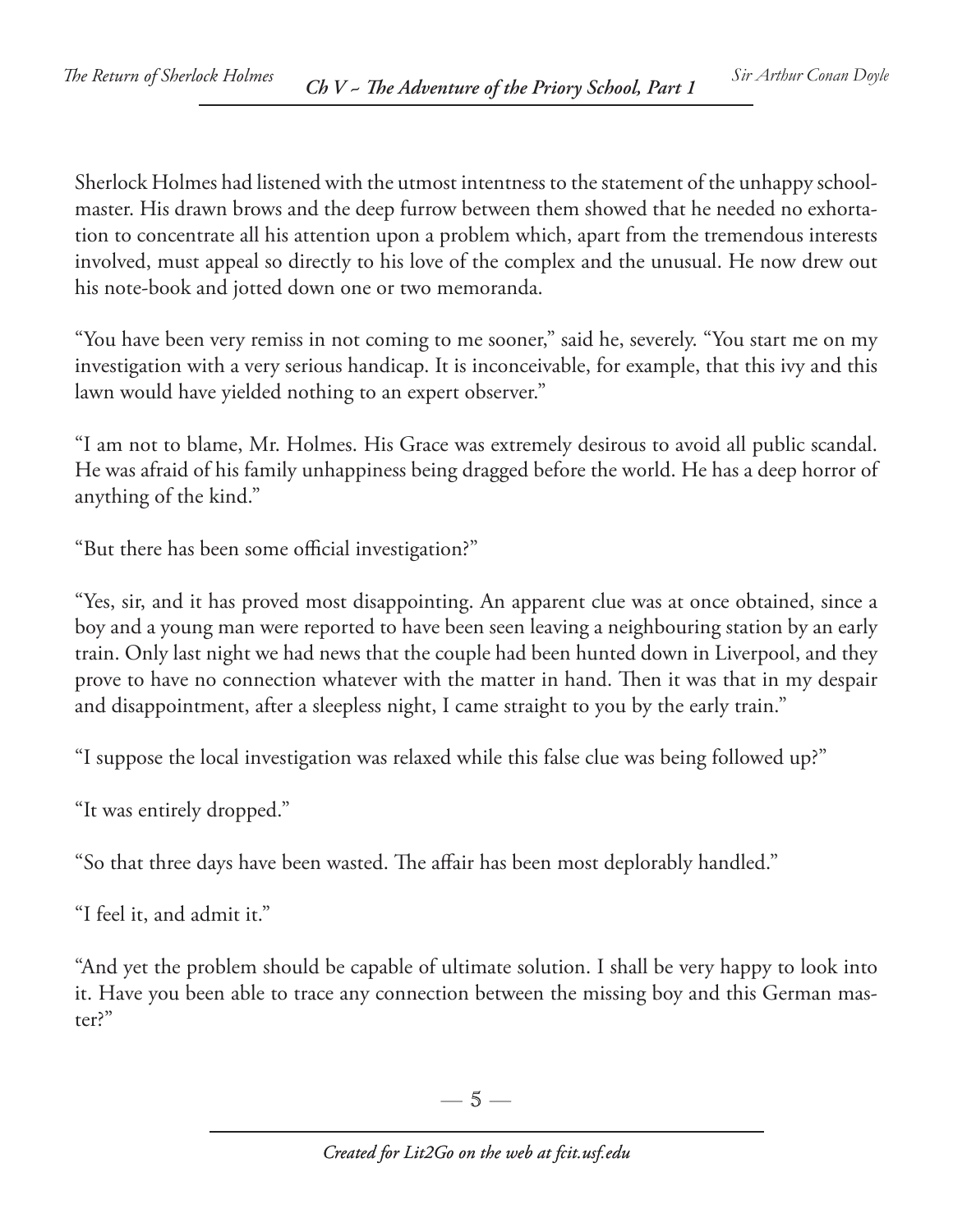"None at all."

"Was he in the master's class?"

"No; he never exchanged a word with him so far as I know."

"That is certainly very singular. Had the boy a bicycle?"

"No."

"Was any other bicycle missing?"

"No."

"Is that certain?"

"Quite."

"Well, now, you do not mean to seriously suggest that this German rode off upon a bicycle in the dead of the night bearing the boy in his arms?"

"Certainly not."

"Then what is the theory in your mind?"

"The bicycle may have been a blind. It may have been hidden somewhere and the pair gone off on foot."

"Quite so; but it seems rather an absurd blind, does it not? Were there other bicycles in this shed?"

"Several."



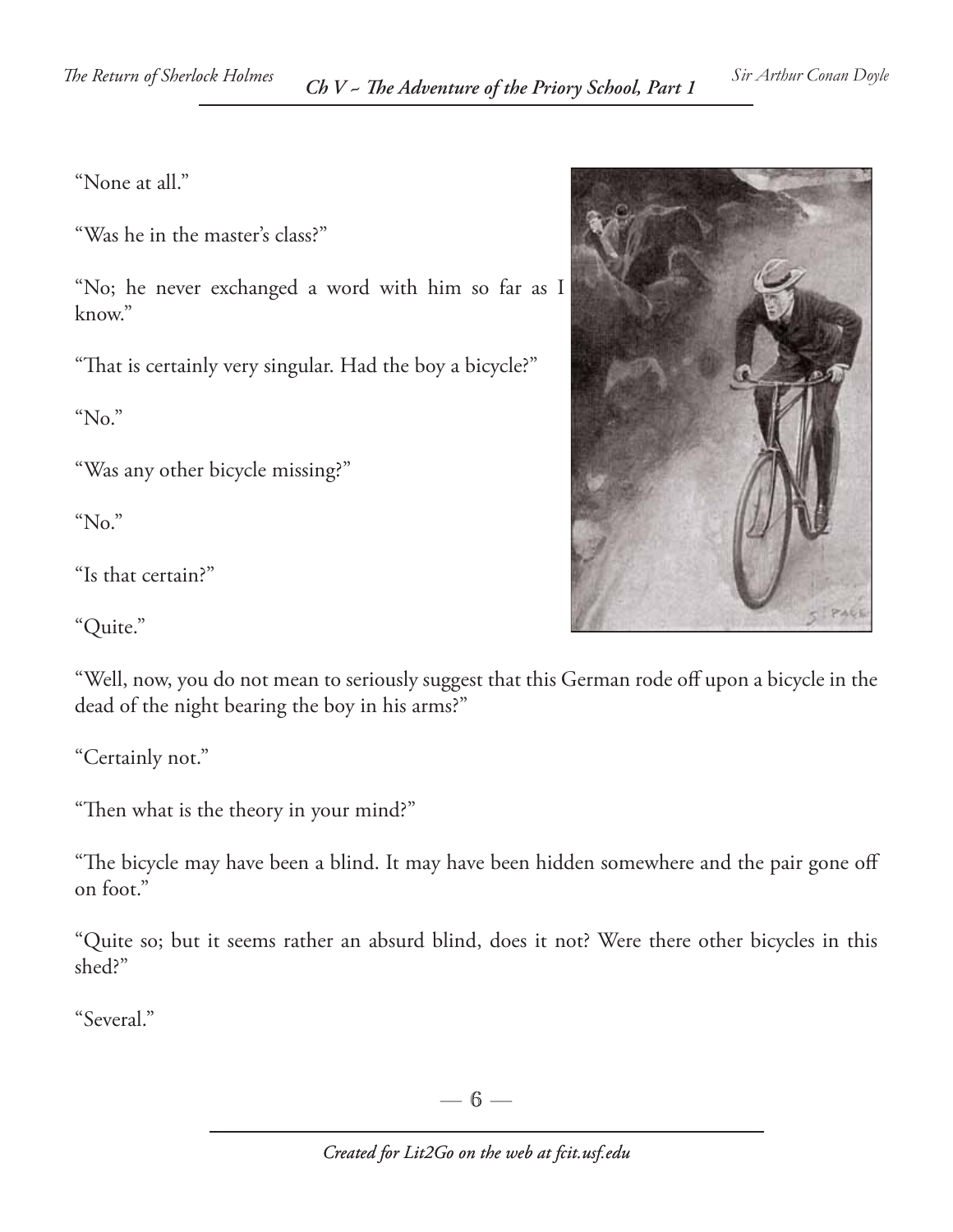"Would he not have hidden A COUPLE had he desired to give the idea that they had gone off upon them?"

"I suppose he would."

"Of course he would. The blind theory won't do. But the incident is an admirable starting-point for an investigation. After all, a bicycle is not an easy thing to conceal or to destroy. One other question. Did anyone call to see the boy on the day before he disappeared?"

"No."

"Did he get any letters?"

"Yes; one letter."

"From whom?"

"From his father."

"Do you open the boys' letters?"

"No."

"How do you know it was from the father?"

"The coat of arms was on the envelope, and it was addressed in the Duke's peculiar stiff hand. Besides, the Duke remembers having written."

"When had he a letter before that?"

"Not for several days."

"Had he ever one from France?"

 $-7-$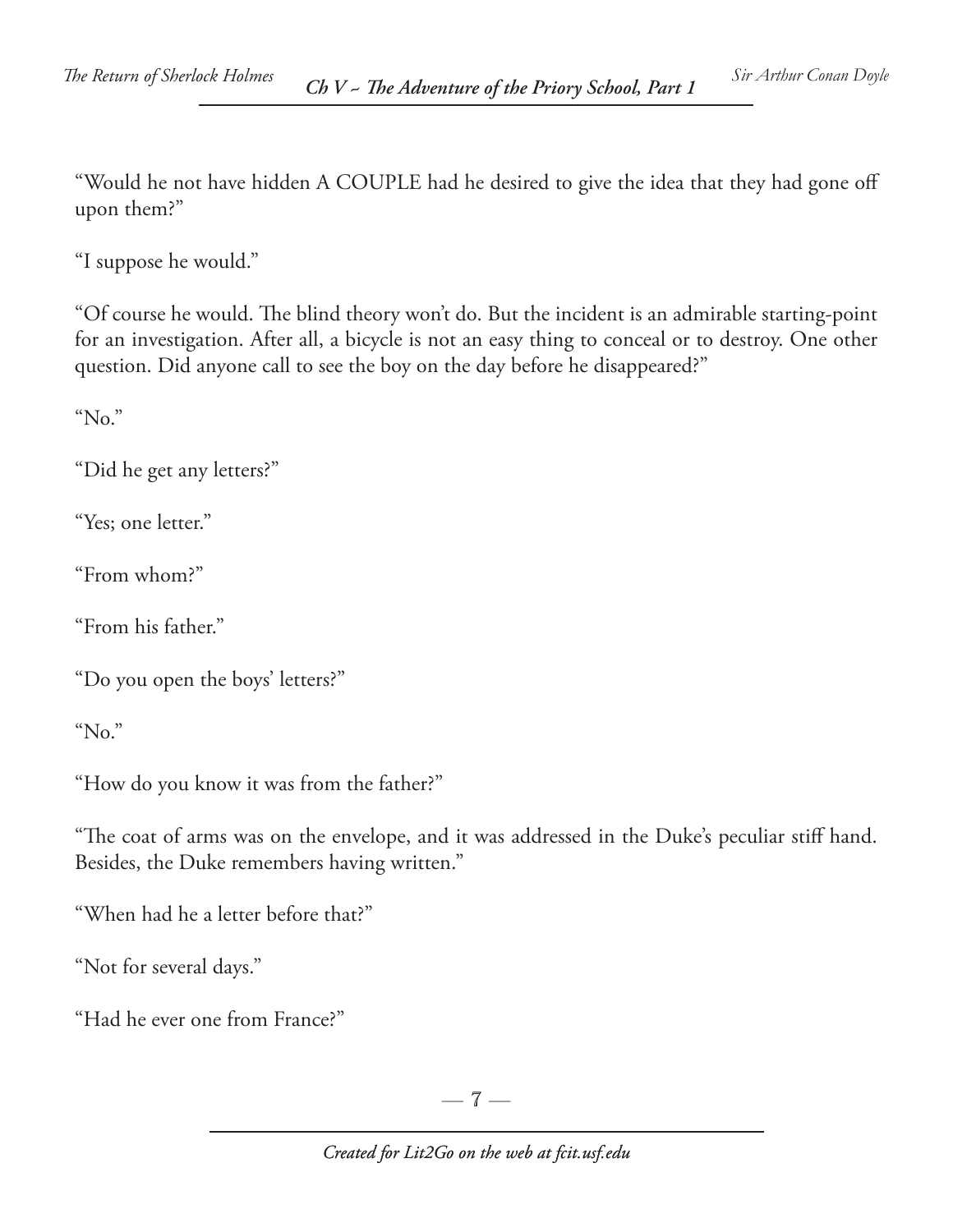"No; never.

"You see the point of my questions, of course. Either the boy was carried off by force or he went of his own free will. In the latter case you would expect that some prompting from outside would be needed to make so young a lad do such a thing. If he has had no visitors, that prompting must have come in letters. Hence I try to find out who were his correspondents."

"I fear I cannot help you much. His only correspondent, so far as I know, was his own father."

"Who wrote to him on the very day of his disappearance. Were the relations between father and son very friendly?"

"His Grace is never very friendly with anyone. He is completely immersed in large public questions, and is rather inaccessible to all ordinary emotions. But he was always kind to the boy in his own way."

"But the sympathies of the latter were with the mother?"

"Yes."

"Did he say so?"

"No."

"The Duke, then?"

"Good heavens, no!"

"Then how could you know?"

"I have had some confidential talks with Mr. James Wilder, his Grace's secretary. It was he who gave me the information about Lord Saltire's feelings."

 $-8-$